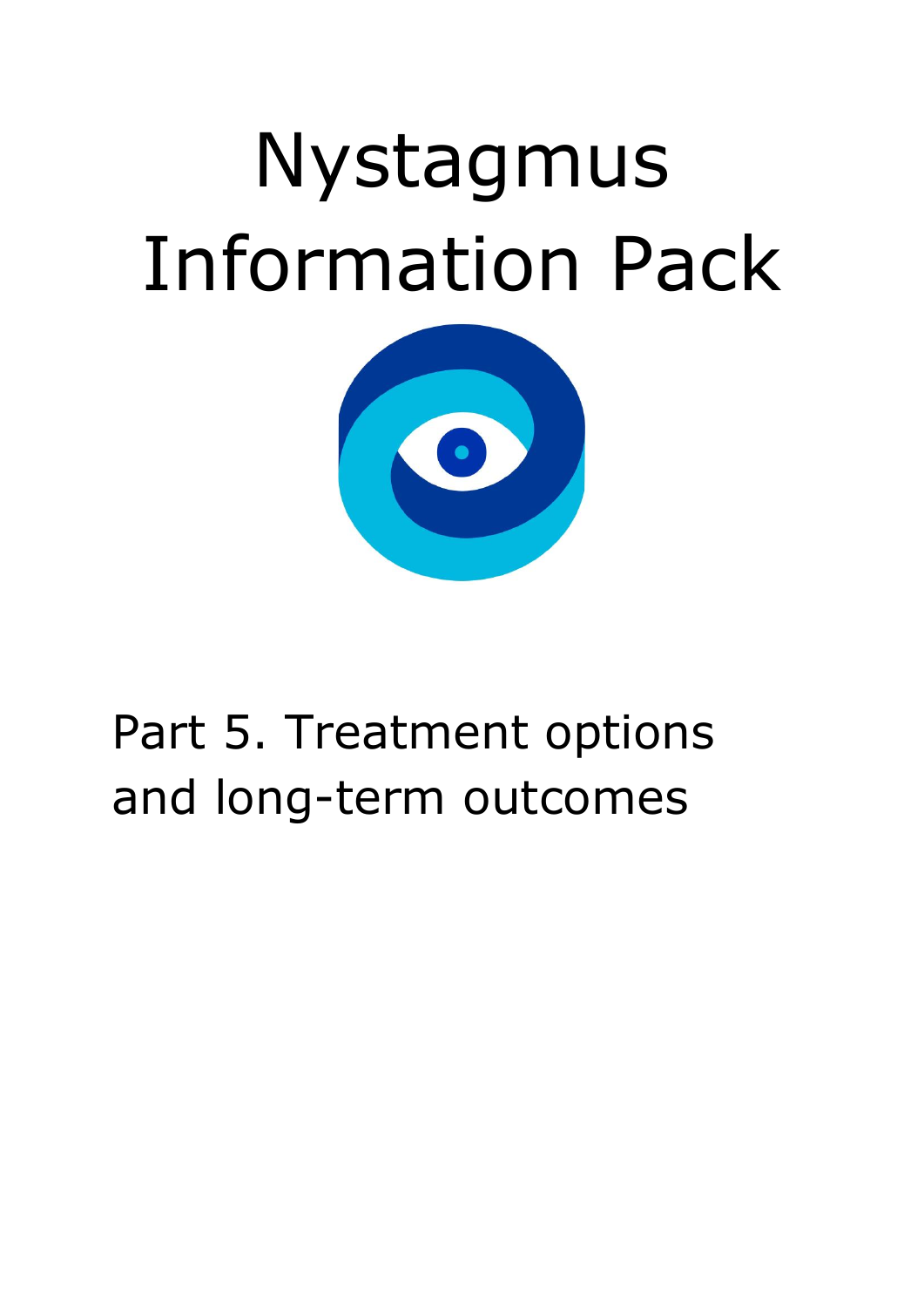# **TREATMENT OPTIONS**

The decision on which treatment is best suited for your or your child's nystagmus is often decided following a range of clinical investigations and a discussion between you and your ophthalmologist.

Whilst there is no treatment at present that can cure nystagmus, treatment often aims to reduce the nystagmus. Many of the conditions or features associated with nystagmus can be treated and these typically aim to improve vision and/or reduce the nystagmus. Sometimes an improvement in vision may lead to a reduction in the nystagmus.

# **GLASSES AND CONTACT LENSES**

# **To correct refractive error:**

Nystagmus cannot be cured by glasses or contact lenses. However, if the person with nystagmus has refractive error (is long or short sighted, or has astigmatism), using glasses or contact lenses to correct the refractive error makes the image they are looking at more in focus and improves their vision. This is particularly important during childhood as the visual system is developing at this time and having the image of the world made as clear as possible is vital for visual development.

Contact lenses offer the same optical correction as glasses, though as they move with the eyes they are sometimes preferred to glasses. Important factors to consider when deciding between glasses and contact lenses include age, ability to care for contact lenses, head posture and additional low vision

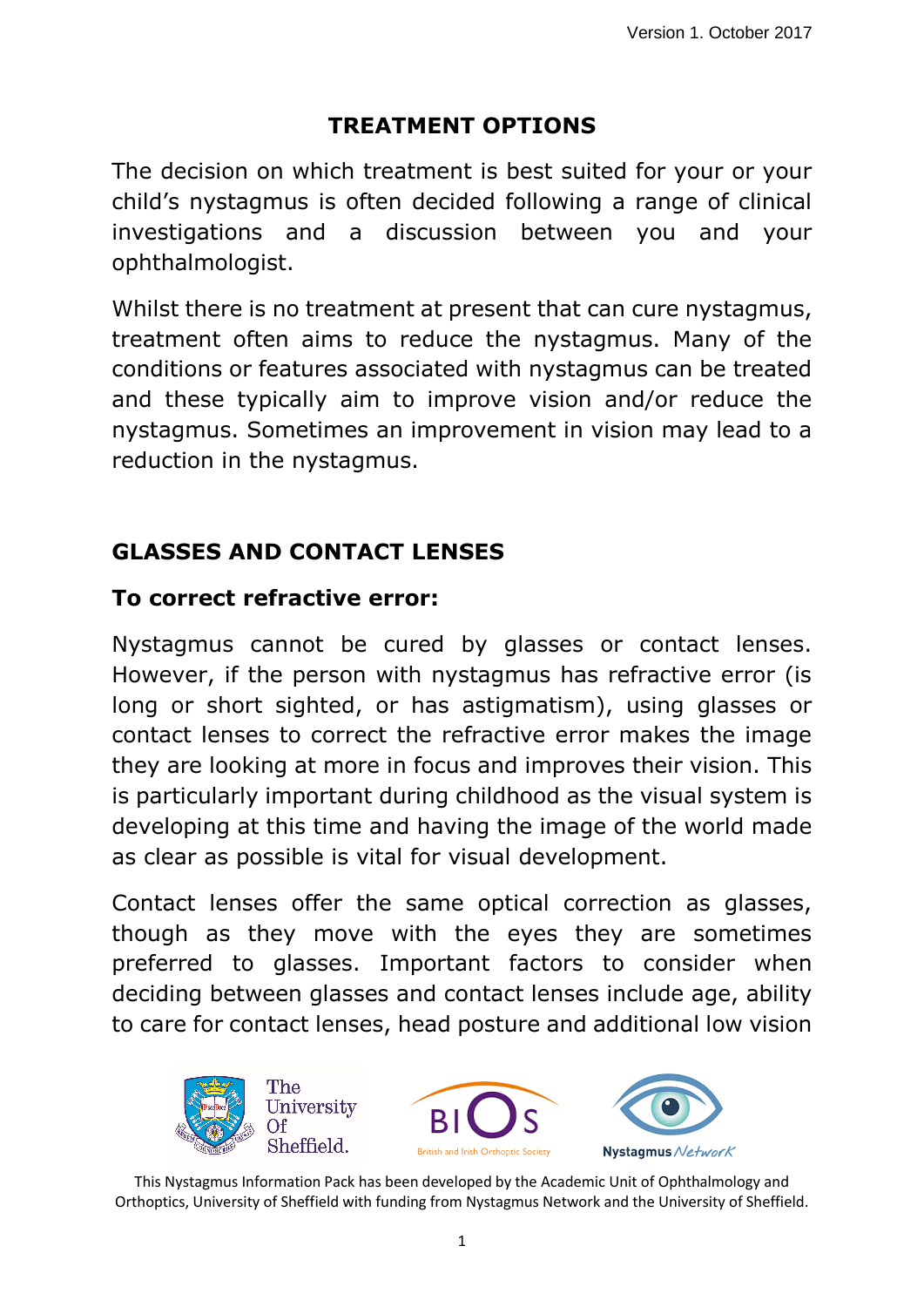aids. The optometrist and ophthalmologist can discuss the contact lens options, which may include hard and soft contact lenses. Hard lenses may be better suited to some people with nystagmus. Research into the use of contact lenses in nystagmus is ongoing.

#### **Filters and tints:**

Glasses and contact lenses can also incorporate filters and tints to try and reduce the effect of bright light and glare. For some people with nystagmus filters or tints can help make them more comfortable, for example if they are very sensitive to bright sunlight. Increased comfort may also be associated with reduced nystagmus and improved vision in some people. The optometrist and ophthalmologist can discuss whether filters or tints are appropriate.

# **ORTHOPTIC TREATMENTS**

**Amblyopia treatment** - if amblyopia (lazy eye) is present in a child, in addition to nystagmus, amblyopia treatment may be offered. Amblyopia is only treatable in childhood and is undertaken by the orthoptist. Treatment typically involves covering the better seeing eye with a patch or using atropine eye drops into the better seeing eye (to make it blurred). Amblyopia treatment may be undertaken in combination with glasses (or contact lenses), which are required to focus the image the eyes are seeing.

Amblyopia treatment aims to improve the vision in the weaker 'lazy' eye and regular appointments with the orthoptist are required during this treatment.

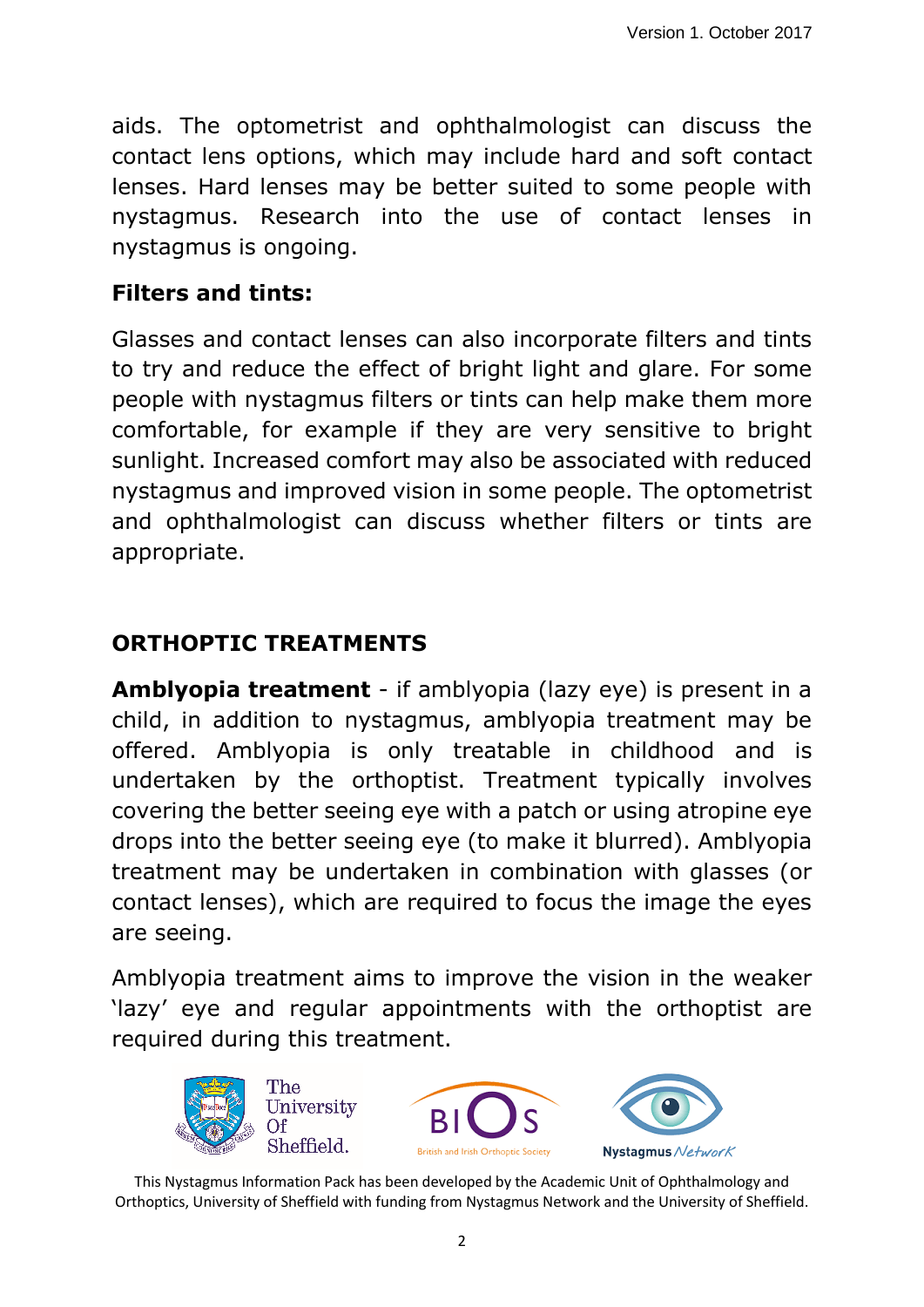**Prisms** – if nystagmus improves when objects are held very close (dampens on convergence), sometimes prisms can be trialed to simulate this close position. This treatment is not usually a long-term option, but may be offered by the orthoptist or may be used prior to discussing other treatment options, such as eye muscle surgery.

#### **Adaptations**

- **Head posture -** a head posture may be used to reduce the nystagmus and achieve better vision. It may change for different visual tasks and different distances. It is important for others to understand the visual benefit of using a head posture, to prevent it being misunderstood as not concentrating.
- **Close reading distance -** some types of nystagmus decrease when objects are held very close (dampens on convergence). This typically leads to improved vision and should therefore not be discouraged.

#### **VISUAL AIDS**

A range of visual aids and strategies are available to help with near and distance viewing tasks in nystagmus. These include magnifiers, binoculars and monoculars, which are often assessed in a low vision clinic; as well as lighting, glare and contrast. Members of your eye care team can discuss low vision clinical input.

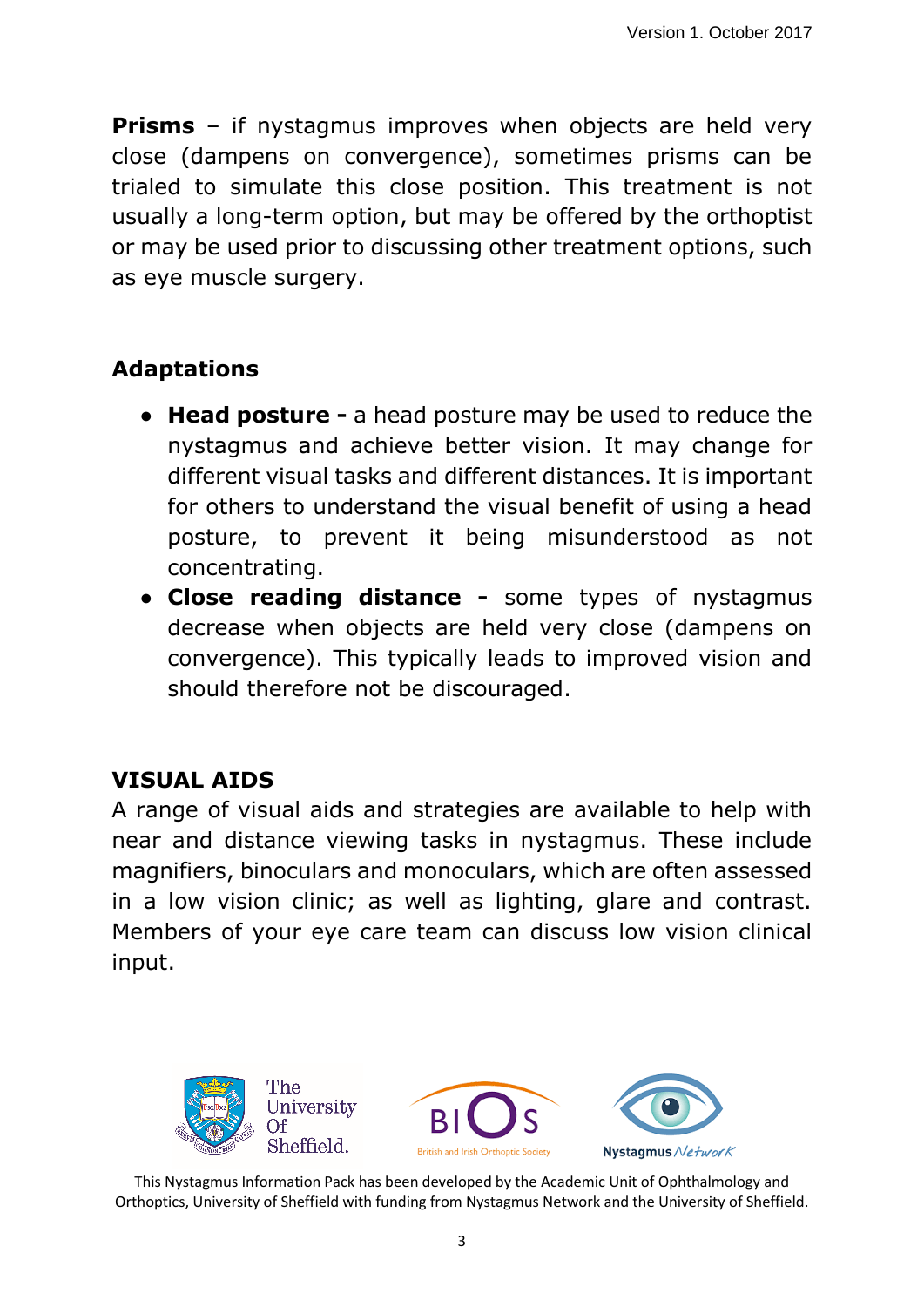# **PHARMACEUTICAL TREATMENTS**

The aim of pharmacologic treatment (medicines or drugs) is to improve vision by reducing nystagmus without adversely affecting normal eye movements. Gabapentin and Memantine have been found to reduce the intensity of nystagmus leading to improved vision in some adults with infantile idiopathic nystagmus. Drug trials investigating the effects of these drugs are ongoing. Both Gabapentin and Memantine can be used in some types of acquired nystagmus. The ophthalmologist can discuss drug treatment options with you, as they have side effects.

# **BOTULINUM TOXIN (BT)**

The visual symptom of oscillopsia is often very disturbing. Oscillopsia typically occurs in acquired nystagmus, but can occur in infantile nystagmus at times. In some cases patients with acquired nystagmus may be offered Botulinum Toxin to reduce the nystagmus and oscillopsia in one eye, with the other eye covered by a patch. This option is not suitable for all, but would typically be considered in people with significant oscillopsia or wheelchair users.

Botulinum Toxin wears off after approximately 3 months, so if successful, may need to be repeated. Possible side effects include a drooping eyelid and double vision, but these are often temporary.

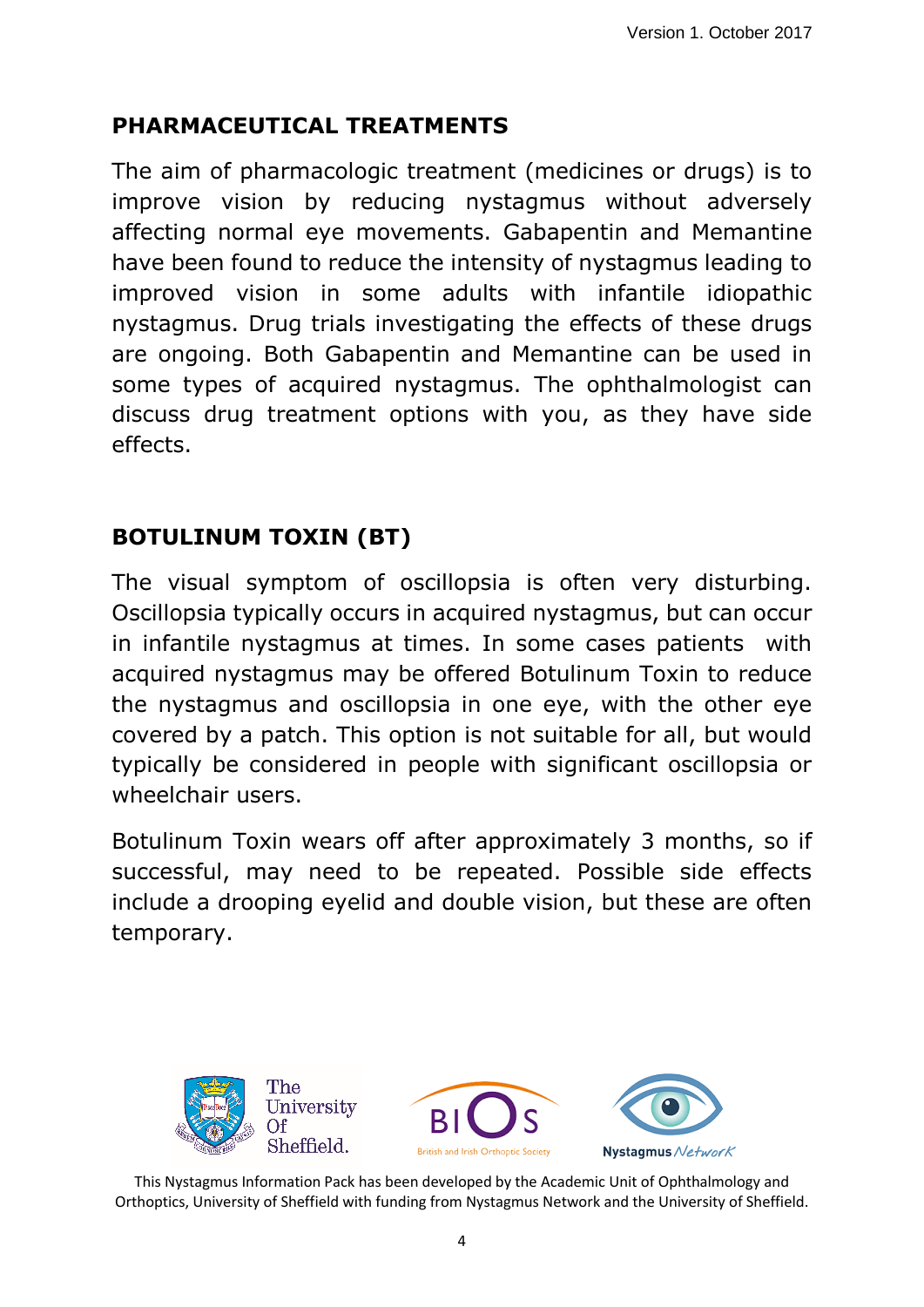# **SURGERY**

Surgery can be performed on the muscles around the eyes (extraocular muscles) by an ophthalmologist specialising in extraocular muscle surgery. Surgery is not suitable in every case, so the ophthalmologist can discuss whether surgery may be appropriate.

# **Surgery - to reduce a head posture**

If a person with nystagmus uses a significant head posture, surgery on the extraocular muscles may be offered to try and reduce the size of the head posture. The aim of surgery is to reduce the size of the head posture whilst maintaining the reduced nystagmus effect; but without disturbing the ability of the eyes to move or work together as a pair. Surgery would typically be considered if the head posture was large and either very uncomfortable to maintain or it was causing other visual problems.

# **Surgery - to reduce nystagmus**

Surgery cannot cure nystagmus. There are some surgical procedures on the extraocular muscles that specifically aim to reduce infantile nystagmus, but they are less well established.

Research is ongoing to investigate the effectiveness of 'tenotomy of horizontal eye muscles'. This surgery cuts the extraocular muscles that move the eyes horizontally, removes them from the eye and then reattaches them back onto the eye at the same

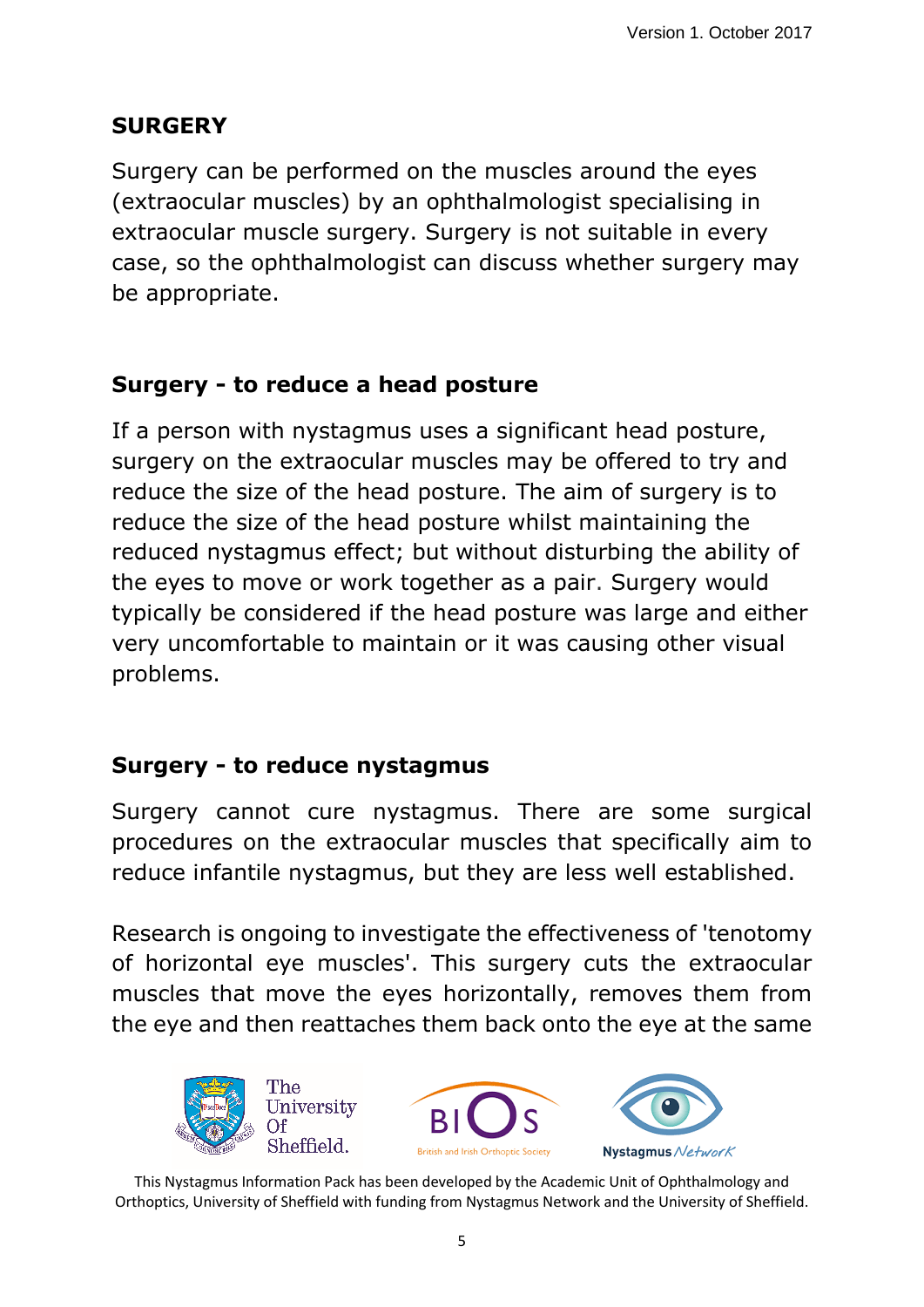place. This procedure has been considered safe by NICE (National Institute for Health and Clinical Excellence), yet limited information is available about the outcomes from this procedure at present.

The Sinskey procedure has been reported in the USA but is not currently offered in the UK, as it is not considered safe or effective. This surgery permanently removes some of the extraocular muscles that attach to the eye.

# **LONG-TERM OUTCOMES**

The long-term outcome of treatment for nystagmus depends on the cause of the nystagmus and any other associated eye or brain problems. Every person with nystagmus is an individual, so not all outcomes will be the same, even if the nystagmus looks very similar.

Infantile nystagmus is not a progressive condition and does not typically worsen with age. Children with infantile nystagmus can have improvements in their vision as they grow and adapt. In addition, adaptations to nystagmus often continue to develop over time.

The outcome of treatment for acquired nystagmus is often linked to the condition causing the nystagmus. For example, in a person with stable multiple sclerosis, their nystagmus and oscillopsia may remain stable; however in a person with progressive and worsening multiple sclerosis, their nystagmus and oscillopsia may worsen.

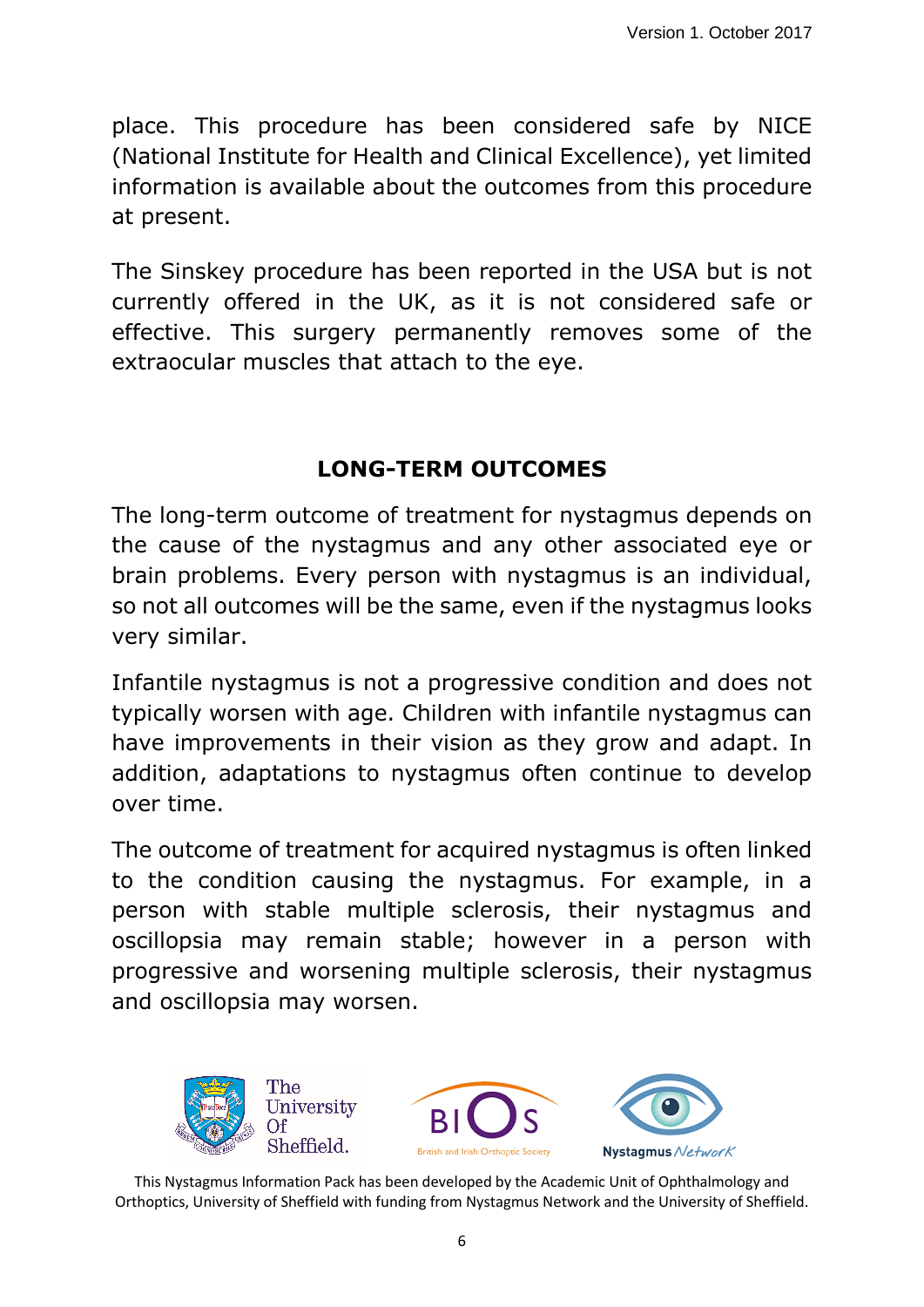Vision may worsen in some of the eye conditions associated with nystagmus. The need for glasses may also change over time. It is therefore important that people with nystagmus attend an eye clinic or optometrist for regular sight tests.

# **Registration of visual impairment**

Some people with nystagmus will have reduced levels of vision that meet the criteria to enable them to be certified as sight impaired (SI) or severely sight impaired (SSI), if they choose to be. These certifications of sight impairment are completed by an ophthalmologist and are based on measurements of vision using a clinical vision chart and a visual field testing machine. Other factors affecting vision such as the ability to see a varying levels of contrast can also be considered.

If a visual impairment certification is made, your local council have a duty to contact you to offer registration and to see if you need help with day to day tasks. Registration of visual impairment is not the same as certification and it is carried out by your local council rather than an ophthalmologist. Registration involves two stages**:**

- Stage 1 Certification as sight impaired or severely sight impaired by an ophthalmologist (vision meets required criteria). The form is completed by the individual and the ophthalmologist, and signed by the ophthalmologist. This allows the person to be registered with local social services as visually impaired, if they wish to be.
- Stage 2 Local social services team contact the person (or their family) to invite them to register as sight impaired or